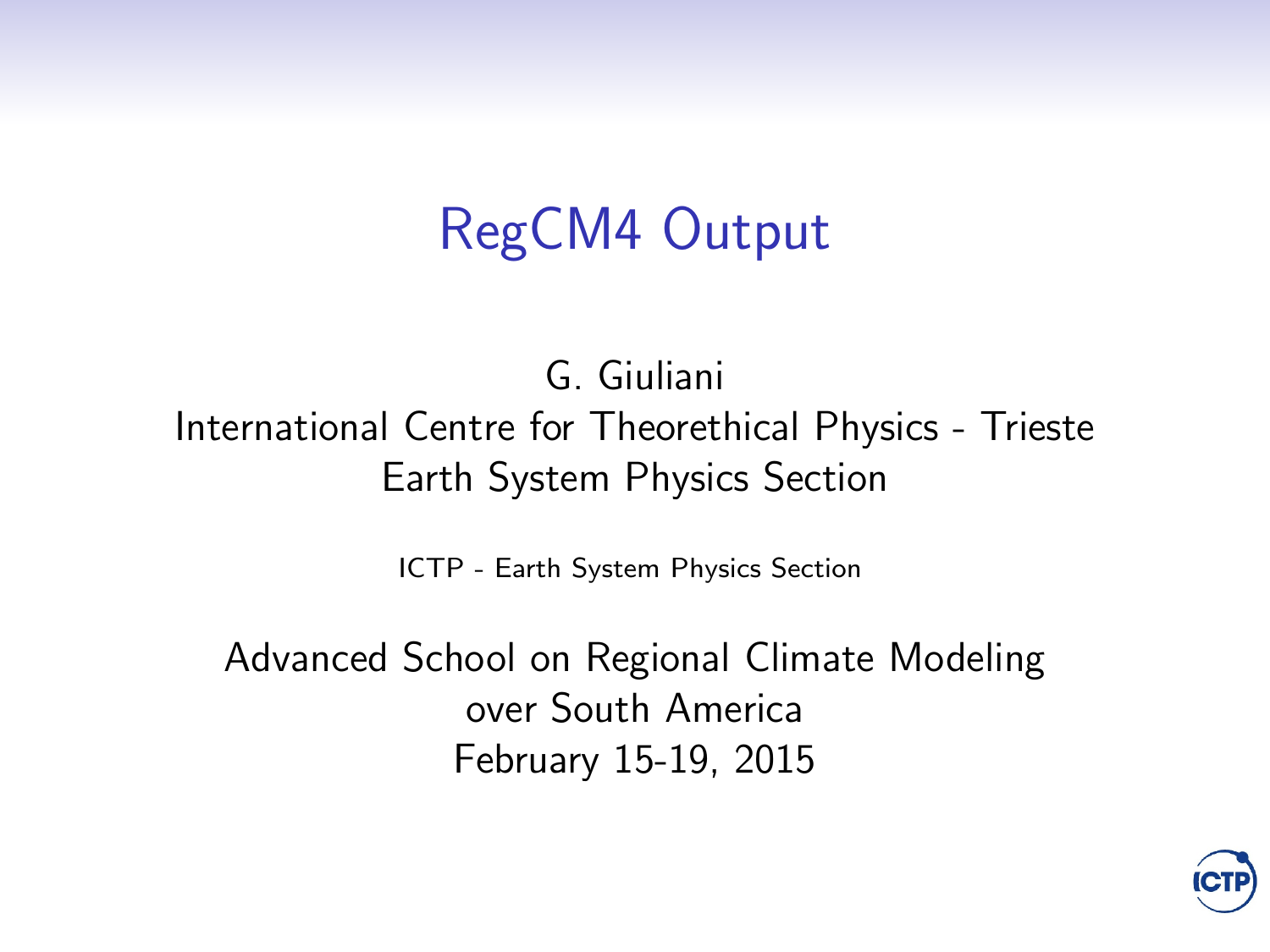# netCDF format

The model output is now in netCDF format.

- ASCII
	- Easy to read if small
	- Can get large
	- Have to know structure to make plots
	- Slow to read, write
- Binary
	- Smaller, faster than ASCII
	- Have to know structure
	- Not necessarily portable
	- Opaque from outside application
- netCDF
	- Binary indexed portable format with standard access API

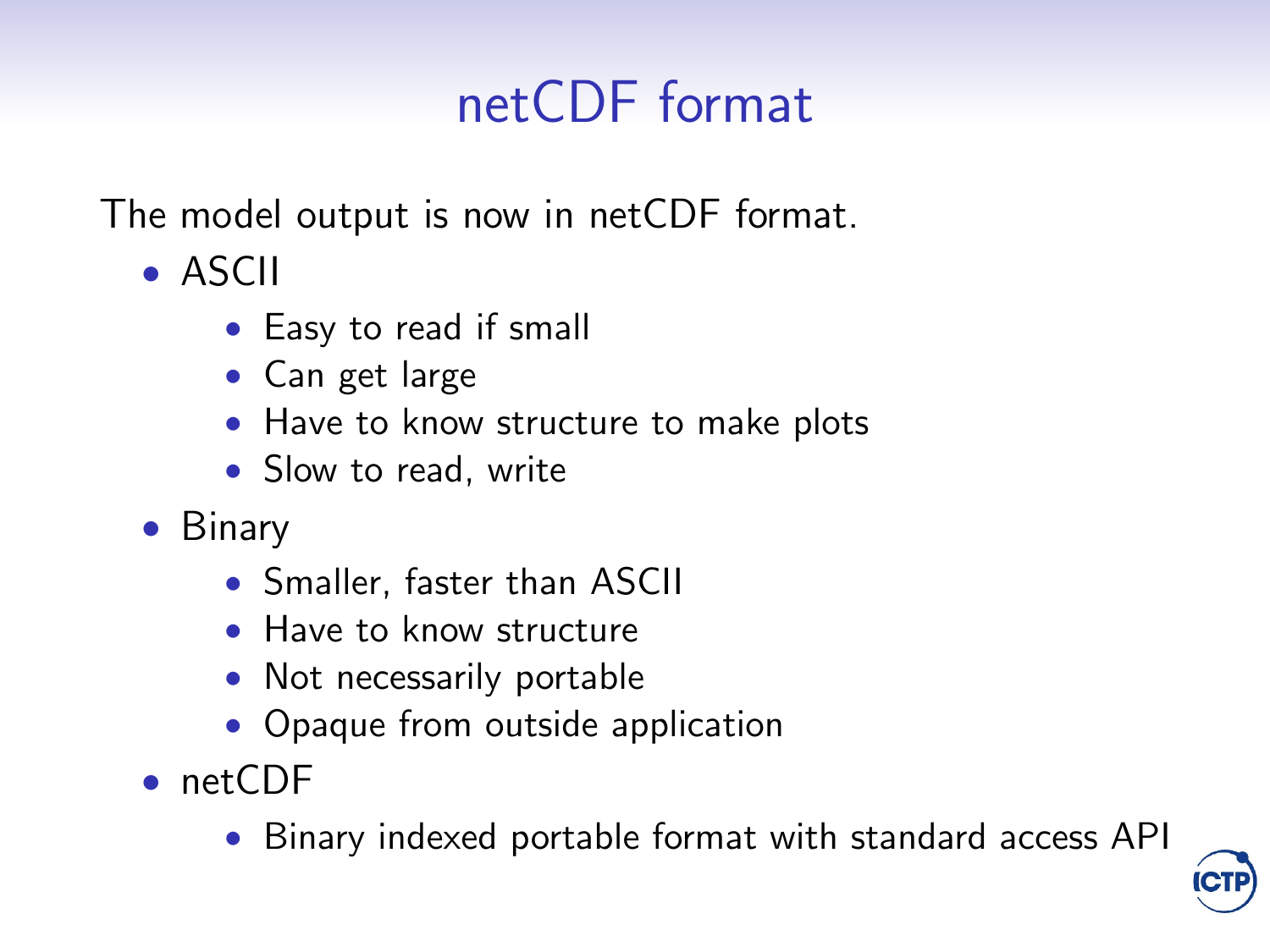#### What are Metadata

Metadata are data about the data

- Name of variables
- Description of them using conventions
- Unit of measure
- Relations between variables
- Global file level attributes

netCDF format allows convenient storage format of data along with Metadata. It is flexible, Open Source and has multiple programming language interfaces.

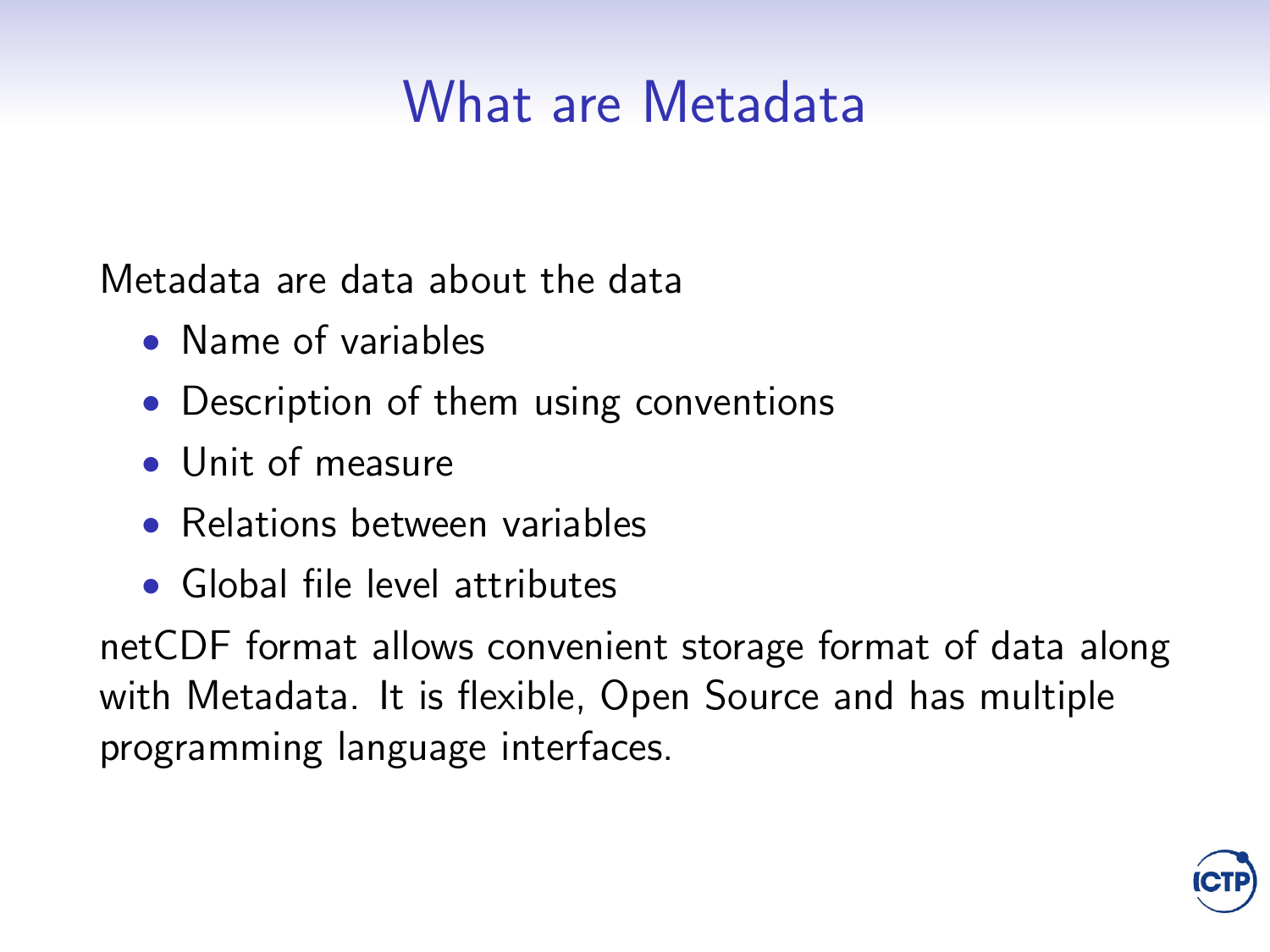## Example Read Programs

You can find a FORTRAN example program to read NetCDF output files under the Tools/Programs directory.

- ReadRegcmio program
- Read example of netCDF format data
- Just scans input file and reports what is inside.
- If t2m is found, calculates mean value.

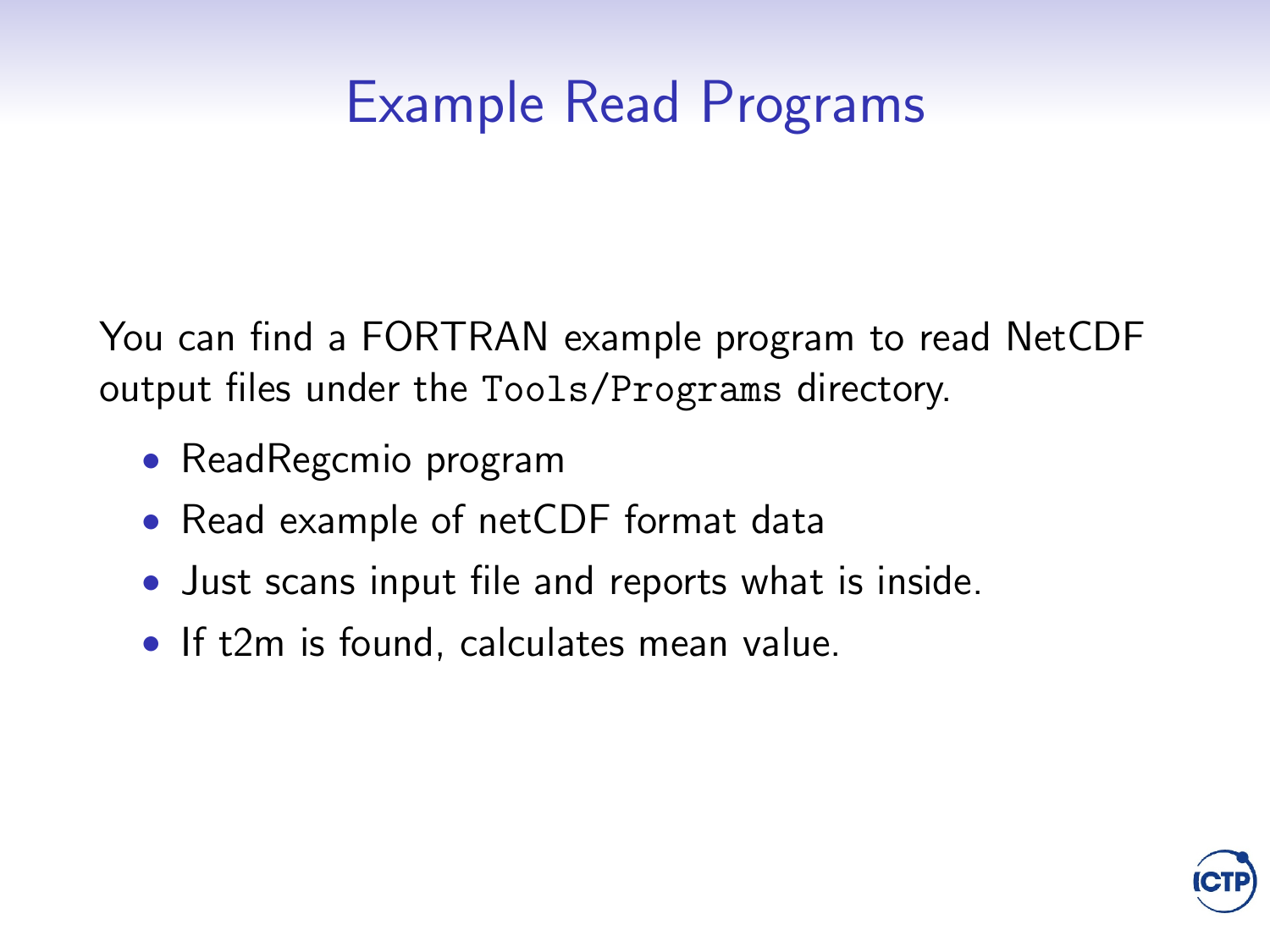# Climate Simulation

- A single run is not enough
- Climatic model data are meaningful only as statistical means
- Model validity is to be checked against observation data
- Nice plots are needed to show scientific results

Usually scripting languages are used to glue general purpose tools to go from output data files to final result plots, obtained form scientific data visualization programs.

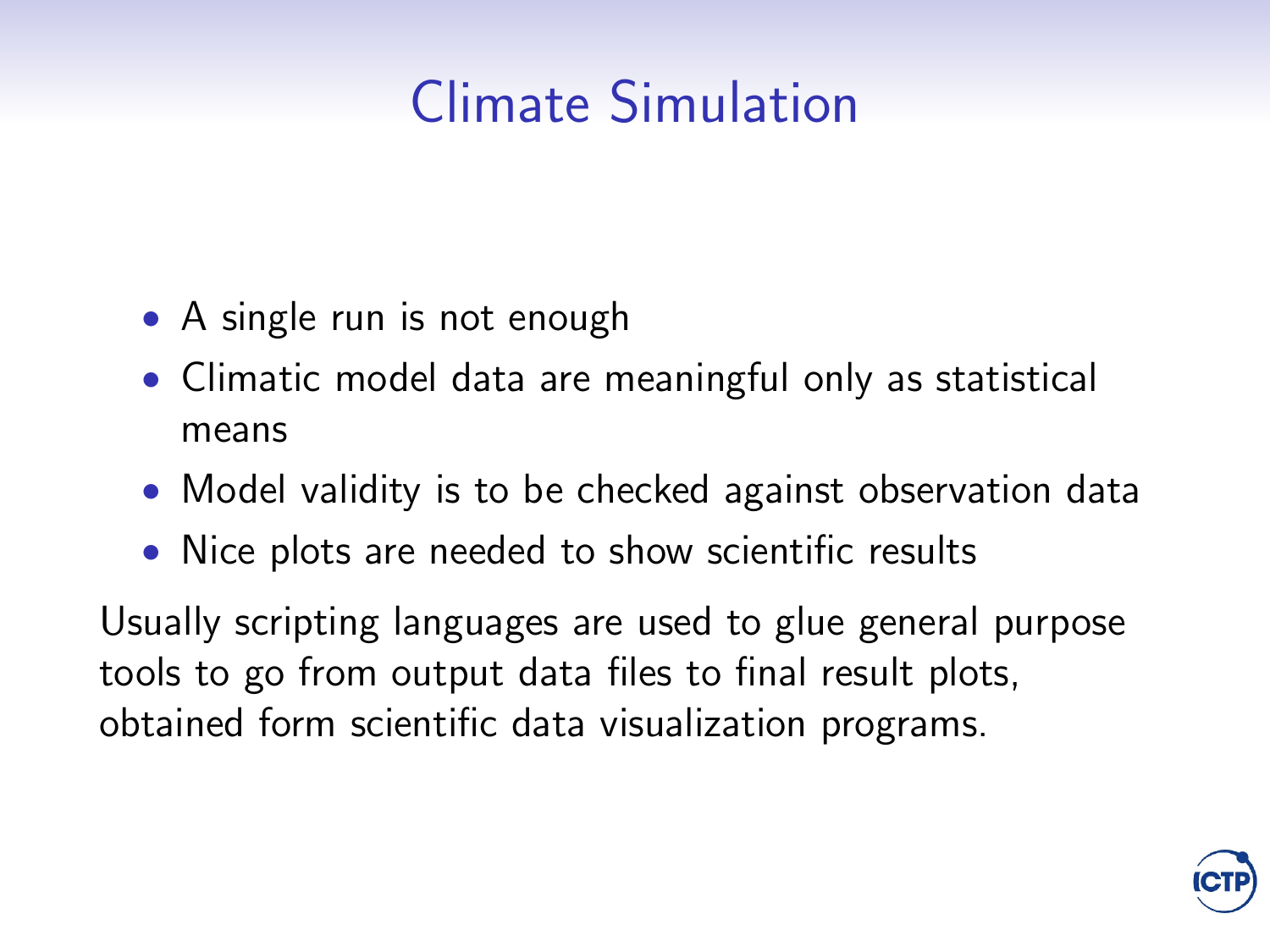## The PostProc directory

- sigma2x programs interpolates model sigma level output to pressure or heigth levels
	- Input format is netCDF, output format is netCDF
	- If you want different pressure/heigth levels, just edit the file
- GrADS programs  $<sup>1</sup>$ </sup>
	- GrADSNcPrepare creates ctl and projection info for [GrADS program](http://grads.iges.org)
	- GrADSNcPlot prepares the two files above, fire up GrADS, waits for the session to close and removes temporary files.



<sup>&</sup>lt;sup>1</sup>Grads 2.0 is needed, 2.1 is suggested.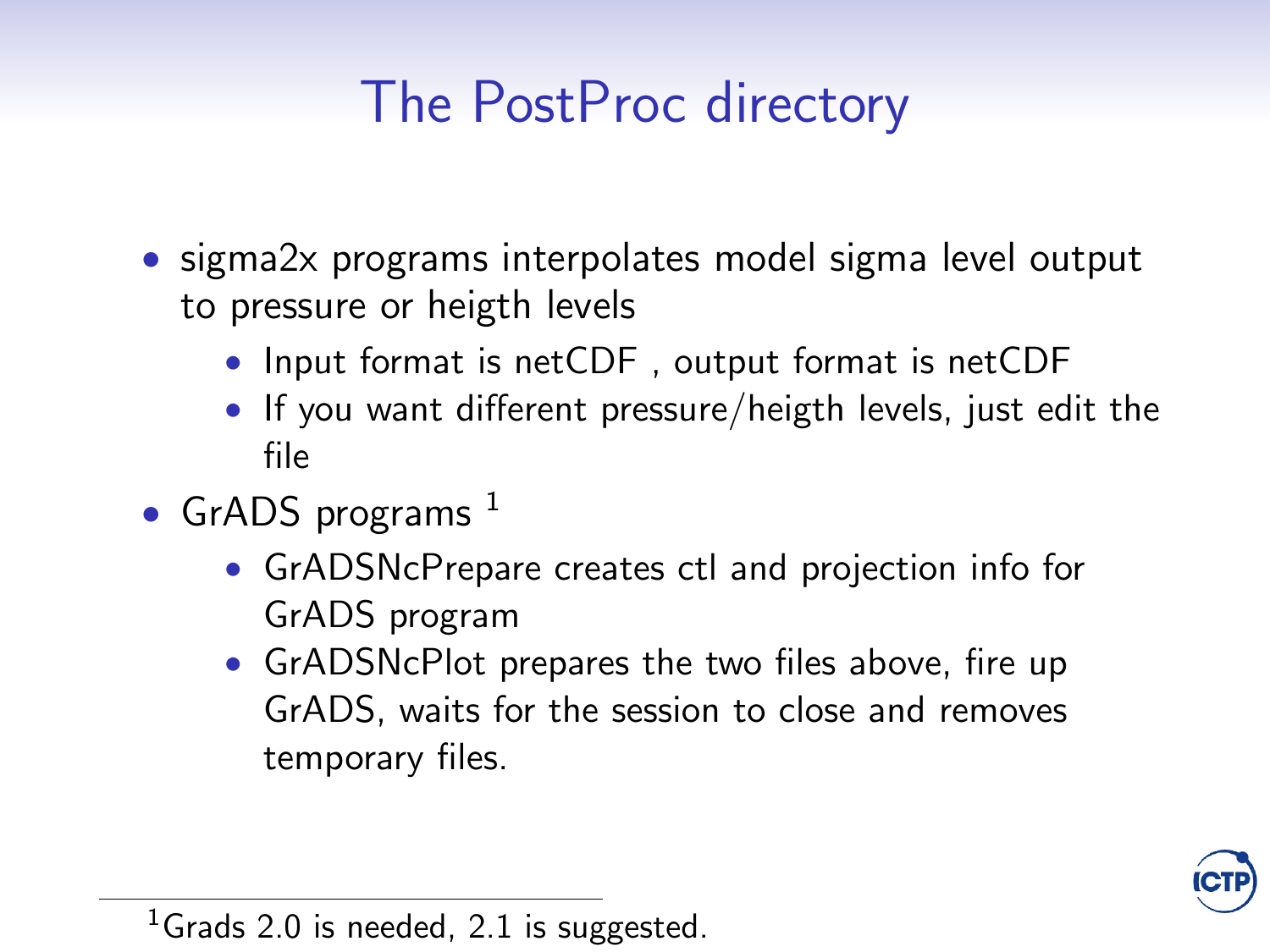## The PostProc scripts

Two scripts are given as hint program to users, to suggest possible usage of the [NCO](http://nco.sourceforge.net/nco.html) and [CDO](https://code.zmaw.de/projects/cdo) tools.

- regrid script
	- Interpolates model output to a regular lat/lon grid
- average script
	- Possible initial guide to cdo program average functions

We strongly suggest users a direct access to this programs! They are too much powerful for us to limit their capabilities.